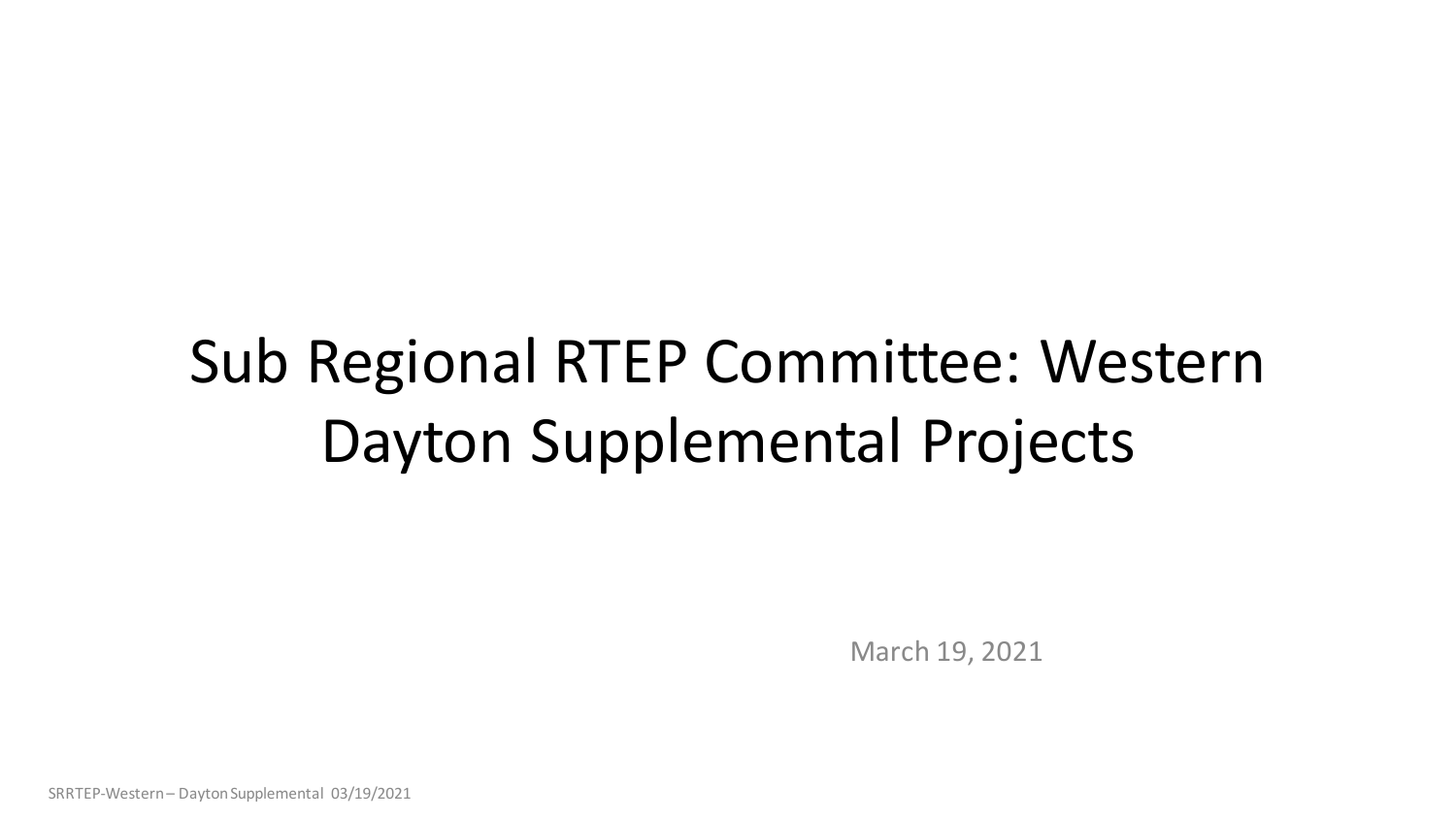## Needs

Stakeholders must submit any comments within 10 days of this meeting in order to provide time necessary to consider these comments prior to the next phase of the M-3 process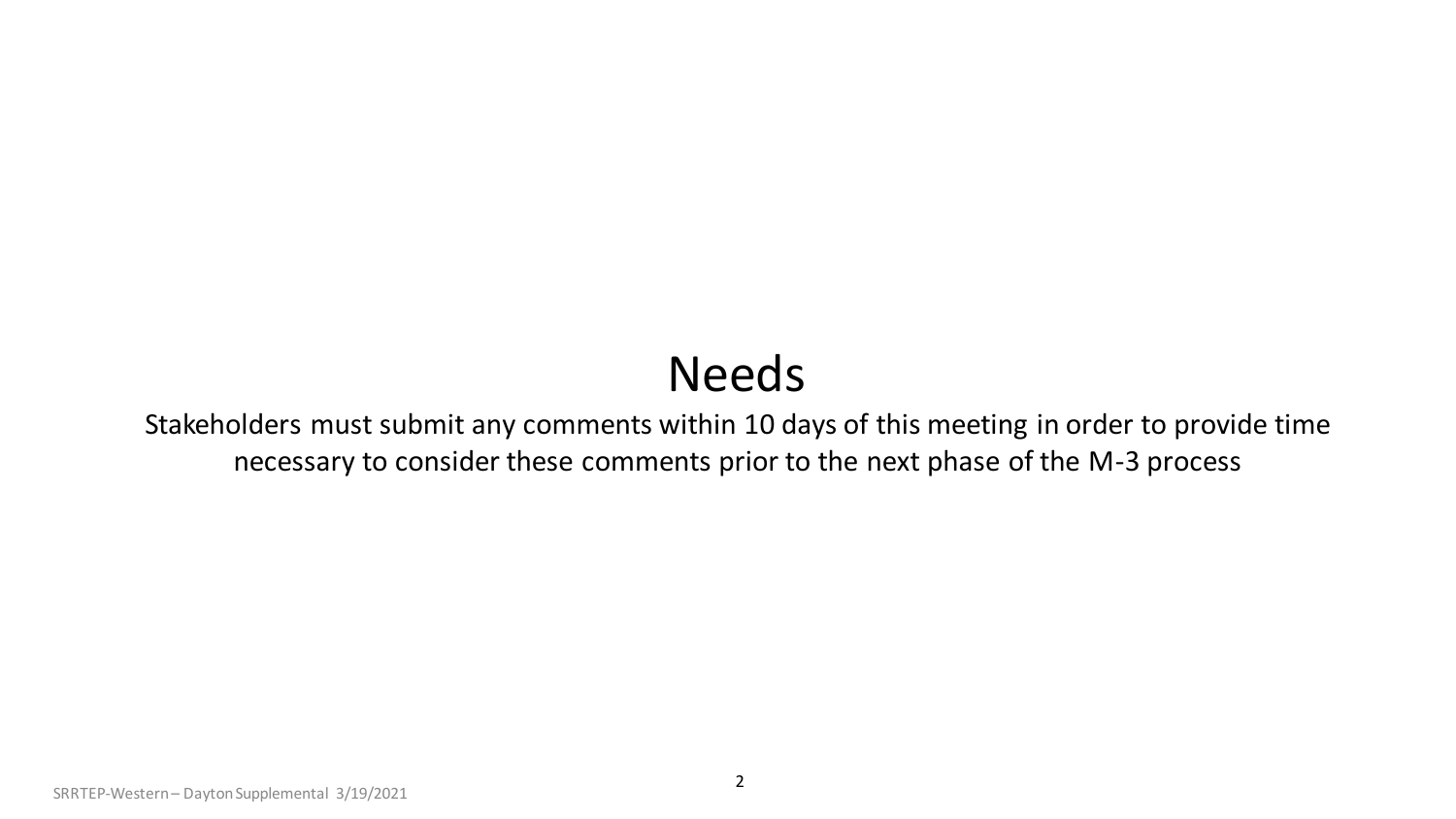

**Process Stage:** Need Meeting 03/19/2021

### **Project Driver:**

Source for underlying distribution

### **Specific Assumption Reference:**

Dayton Local Plan Assumptions (Slide 5)

### **Problem Statement:**

- DP&L d/b/a AES Ohio Distribution is planning for a 5MVA load increase from a new development near the Montgomery County Fairgrounds. Currently, this area is served via the Eaker Substation and the distribution circuits out of Eaker are heavily loaded and would be over 100% with the addition of this new load. This general area has experienced growth in recent years and the load addition of 5MVA will require additional capacity.
- Additionally, the Tait substation provides distribution services to The University of Dayton and a local critical facility through a 2.0+ mile long URD cables. The cables have historically been difficult to work with during outages and will need future upgrades. It is essential that a new source is located near the load center and critical customer to reduce exposure to cable faults and serve the growing load.
- Additional circuit ties exist in the area but do not have enough capacity for significant load transfers and would further limit the ability to conduct circuit switching during outages.

### Dayton Transmission Zone M-3 Process **Need Number:** Dayton-2021-002 Dayton, Ohio

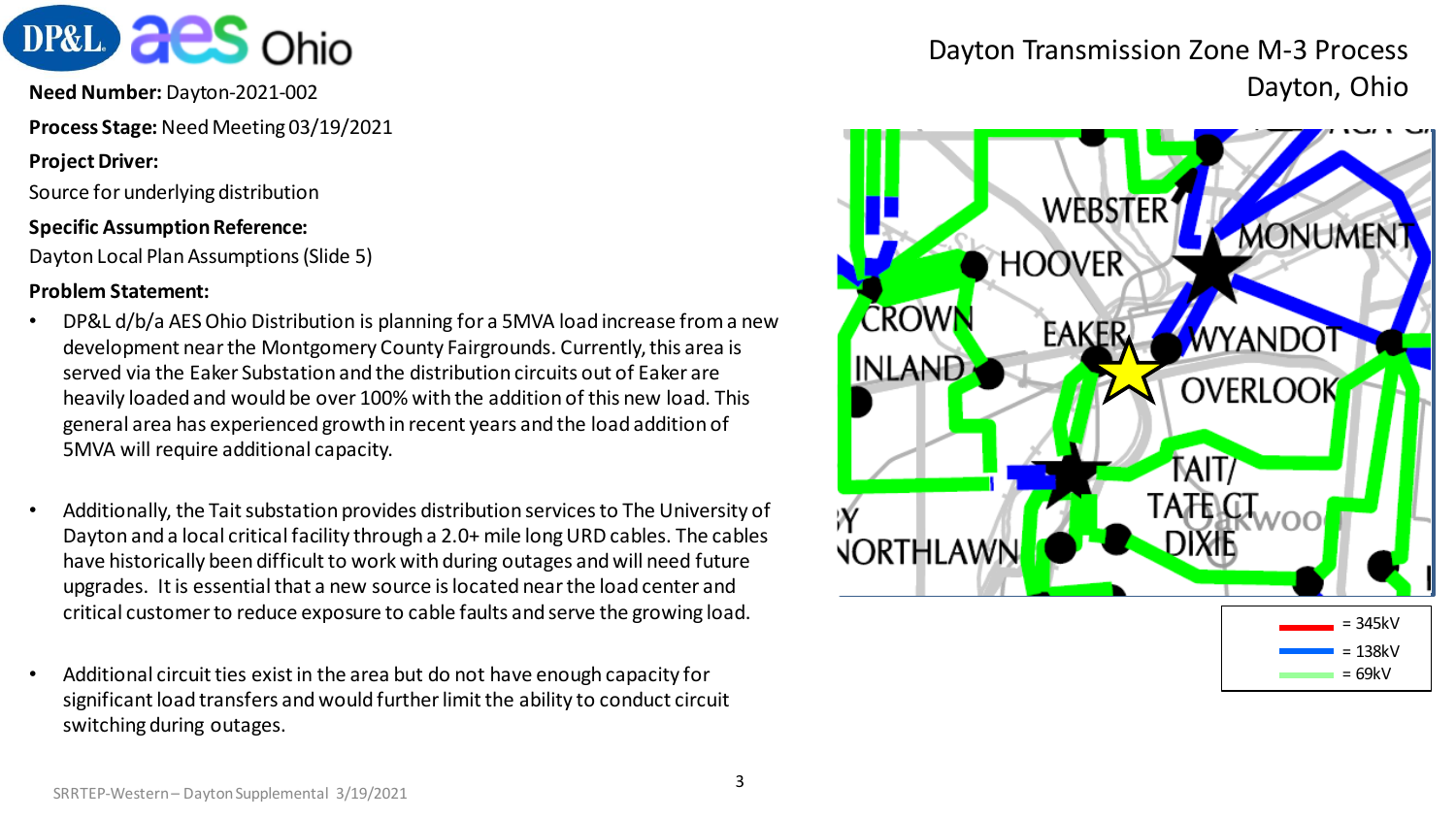## Solutions

Stakeholders must submit any comments within 10 days of this meeting in order to provide time necessary to consider these comments prior to the next phase of the M-3 process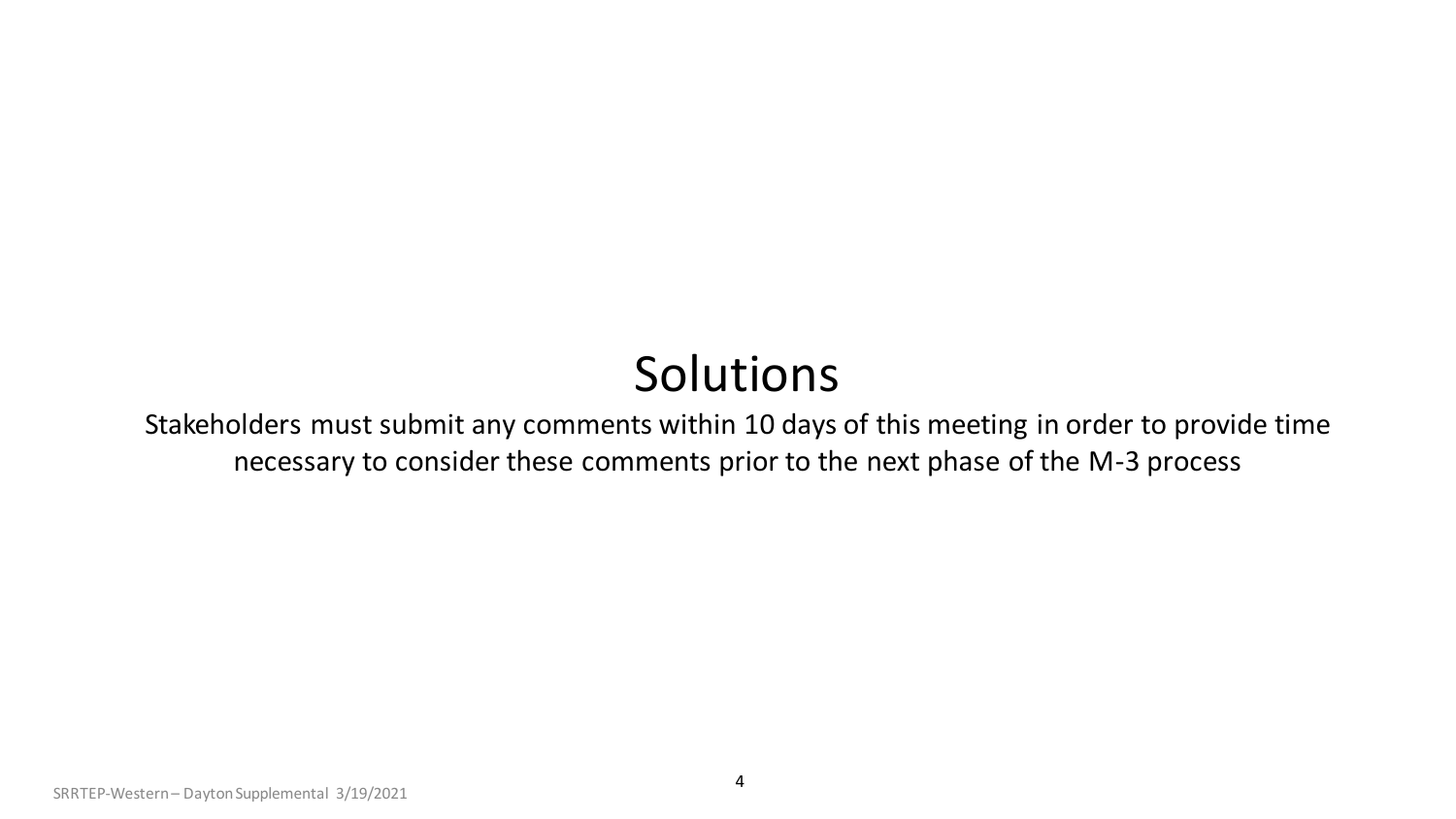

**Need Number:** Dayton-2020-007 **Process Stage:**Solutions Meeting 03/19/2021 **Previously Presented:** Need Meeting 06/19/2020

#### **Supplemental Project Driver(s):**

System Configuration Improvements Operational Performance

#### **Specific Assumption Reference(s):**

DP&L 2020 RTEP Assumptions, Slide 5

#### **Problem Statement:**

- The Bellefontaine-Blue Jacket-Indian Lake 6648 69kV transmission line is a 16 mile three-terminal line located in Logan County, Ohio. The line features wooden cross-arm and post construction designs.
- The 6648 line provides service to customers served at 7 different substations: Indian Lake (DP&L), Huntsville (DP&L), Harrison (Logan REA), HBD Thermoid (DP&L), AGC Automotive (DP&L), Bellefontaine (DP&L), and Blue Jacket (DP&L).
	- A fault on 6648 results in at least a momentary outage on 9 distribution transformers, 35MW of load, and possible sustained outages to the multitude of customers served from the line.
	- Also, an outage on 6648 between the Blue Jacket tap and Harrison (Logan REA) will make the remaining circuit radial that provides service to Honda Transmission (Logan REA) and 10 other points of delivery served from the 6631 line in this configuration.
- The 6648 line has experienced 1 permanent and 3 momentary outages since 2017. The permanent outage was caused by a tree outside of the right of way and the momentary outages were caused by lightning, an issue on the distribution underbuild, and a failed piece of equipment during switching.
- The 6648 line serves approximately 35MW of load and has 16 miles of exposure (560MW-mile), although the line has performed well, there is significant exposure on this circuit that must be reduced to ensure long-term reliability.
- Immediately east of Indian Lake substation, the 6648 line crosses a low-lying area for approximately 0.75 miles. For several months of the year, structures are in standing water.
- Circuit 6906 is a radial line 2.0 mile long radial line connecting Indian Lake to a large industrial load (23 MW).

#### **Model: 2020 RTEP Series, 2025 Summer Case**

### Dayton Transmission Zone M-3 Process Russells Point, Ohio





SRRTEP-Western – Dayton Supplemental 3/19/2021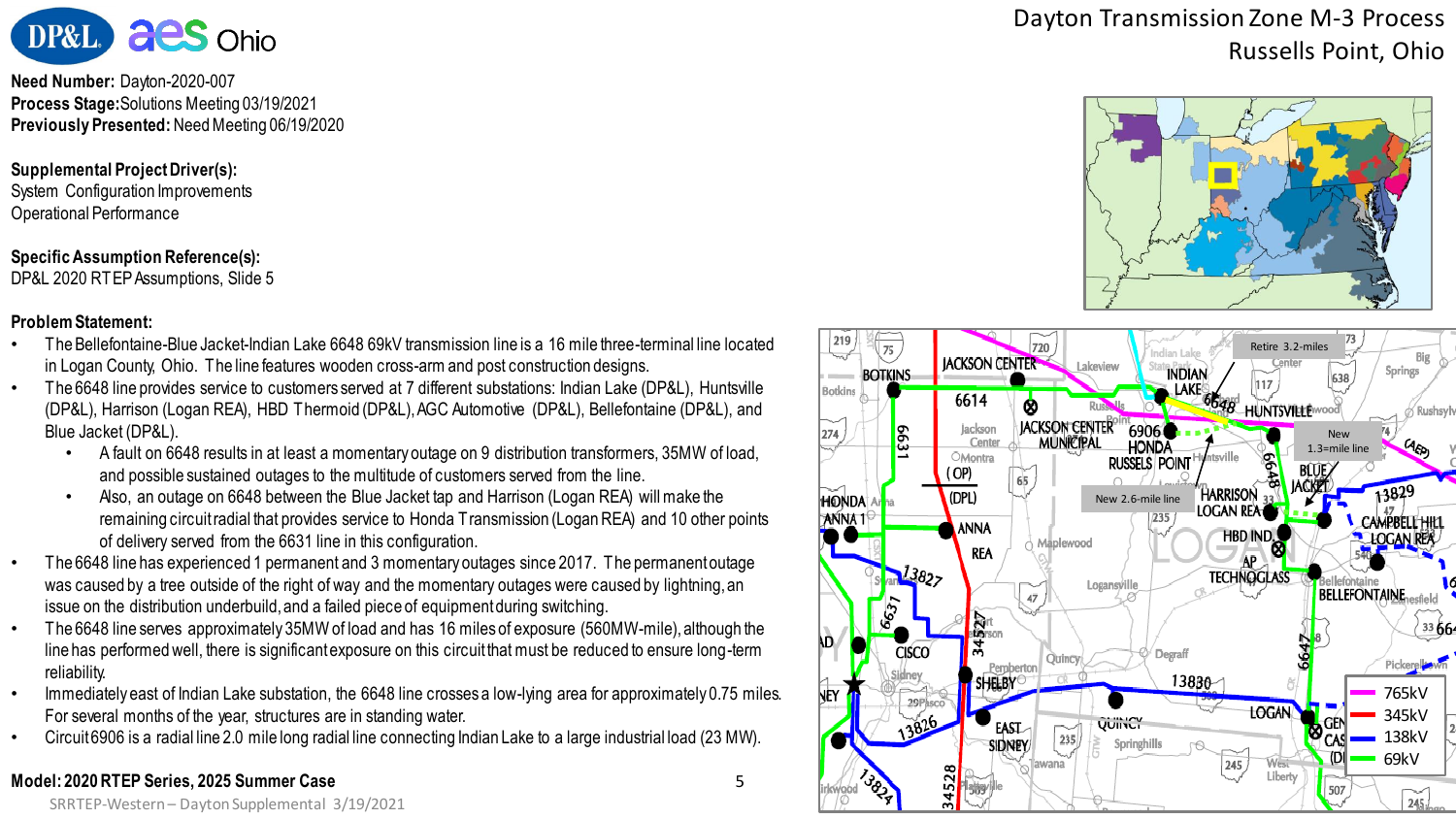

### **Potential Solution Slide**

**Need Number:** Dayton-2020-007 **Process Stage:** Solutions Meeting 03/19/2021

#### **Proposed Solution:**

**Indian Lake – Russells Point (HTM) – Blue Jacket:** Eliminate the radial configuration currently serving the Honda Russells Point facility by rebuilding and rerouting the Indian Lake 69kV. This project will retire approximately 3.2 miles of the existing 6648 69kV transmission circuit that traverses a floodplain and build a new 2.6-mile single circuit 1351 AAC 69kV line extension from the Honda Russels Point that will loop the radial load and decrease line exposure.

**Estimated Transmission Cost: \$4.6M, ISD 12/01/2024**

**New Russells Point Substation:** Establish a new 69kV substation configured in a four breaker 69kV ring bus arrangement to the loop the radial load, reduce line exposure, and reconfigure the area into a more flexible transmission arrangement.

#### **Estimated Transmission Cost: \$3.5M, ISD 12/01/2024**

**Blue Jacket Tap:** Eliminate the three-terminal line arrangement by extending a new single circuit 69kV 1351 AAC line and looping it in and out of the Blue Jacket Substation. The elimination of the tap arrangement will reduce total circuit exposure by 60%, minimize the impact of line outages by tripping less equipment, and will significantly improve the operational flexibility in the area by having two distinct outlets coming out of Blue Jacket to the west. **Estimated Transmission Cost: \$1.4M, ISD 12/01/2024**

**Blue Jacket Substation:** The 69kV portion of the Blue Jacket Substation will be expanded with three new 69kV breakers to accommodate the new 69kV line termination eliminating the three terminal line configuration. **Estimated Transmission Cost: \$6.5M** 



Dayton Transmission Zone M-3 Process

Russells Point, Ohio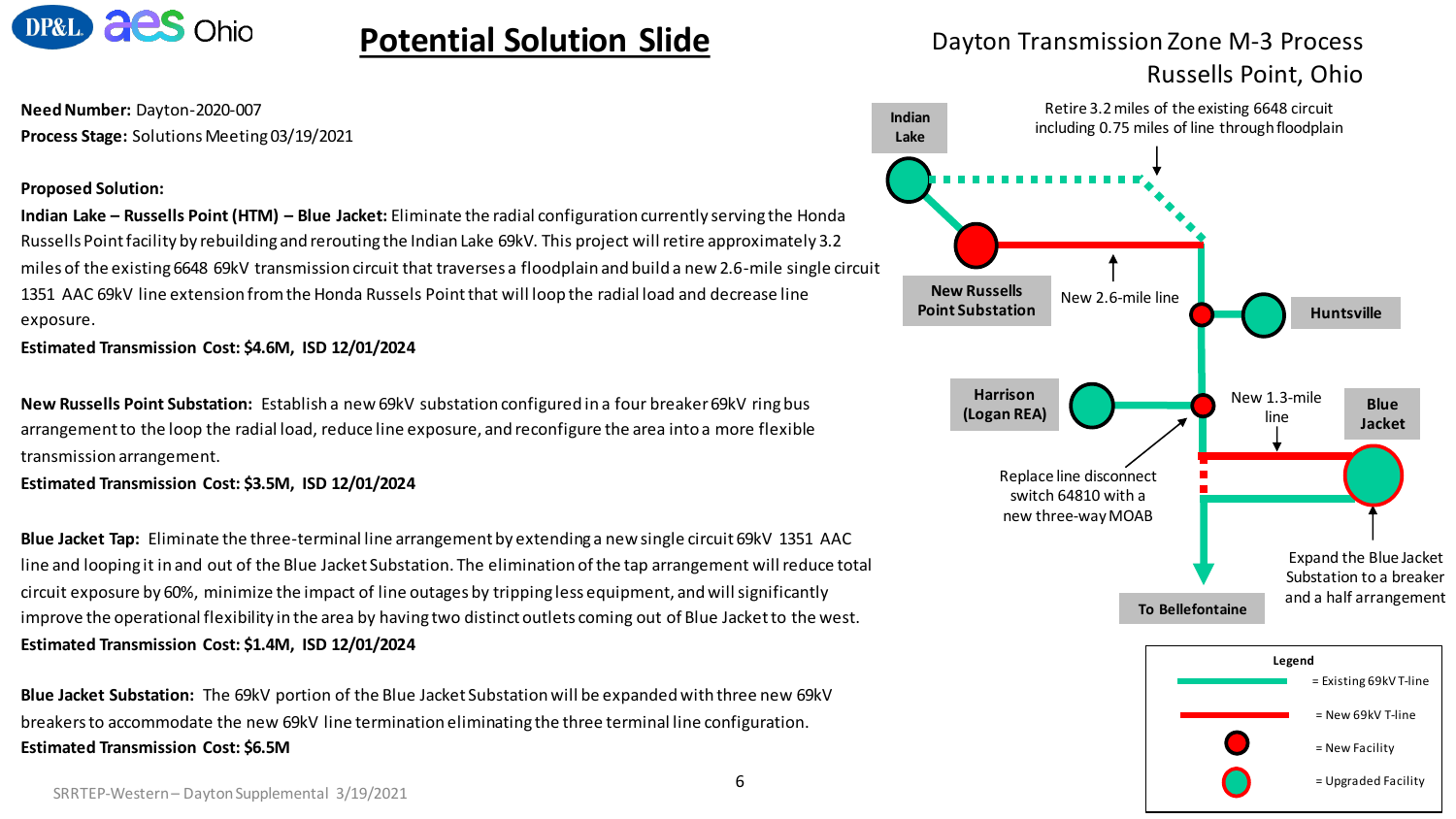

### **Potential Solution Slide**

**Need Number:** Dayton-2020-007 **Process Stage:** Solutions Meeting 03/02/2021

**Proposed Solution Continued:**

**Harrison Tap:** The switches outside of the Harrison REA Delivery Point will be replaced with a new three -way MOAB with supervisory control to maintain switching flexibility once the Blue Jacket Tap switches are removed. This will ensure Harrison can be picked up in the event of an outage from Russells Point, Blue Jacket, or the DP&L system can separate from Harrison if there are issues on the Logan REA System.

**Estimated Transmission Cost: \$0.55M, ISD 12/01/2024**

**Huntsville Tap:** Install a new 3-way MOAB switch to increase operator flexibility to restore load during contingency conditions.

**Estimated Transmission Cost: \$0.55M, ISD 12/01/2024**

**Total Transmission Cost: \$17.0M, ISD 12/01/2024**

#### **Alternatives Considered:**

1. In lieu of constructing the additional extension from 6648 into Blue Jacket, establish a new 69kV four breaker ring station in the vicinity of the Blue Jacket tap. As well as completing the work associated with Indian Lake – Russells Point – Blue Jacket 69kV line, the Russels Point Substation, and the Blue Jacket Substation. **Estimated Cost: \$24M** 

**Projected In-Service:** 12/1/2024 **Project Status:** Conceptual **Model:** 2020 RTEP – 2025 Summer Case



Dayton Transmission Zone M-3 Process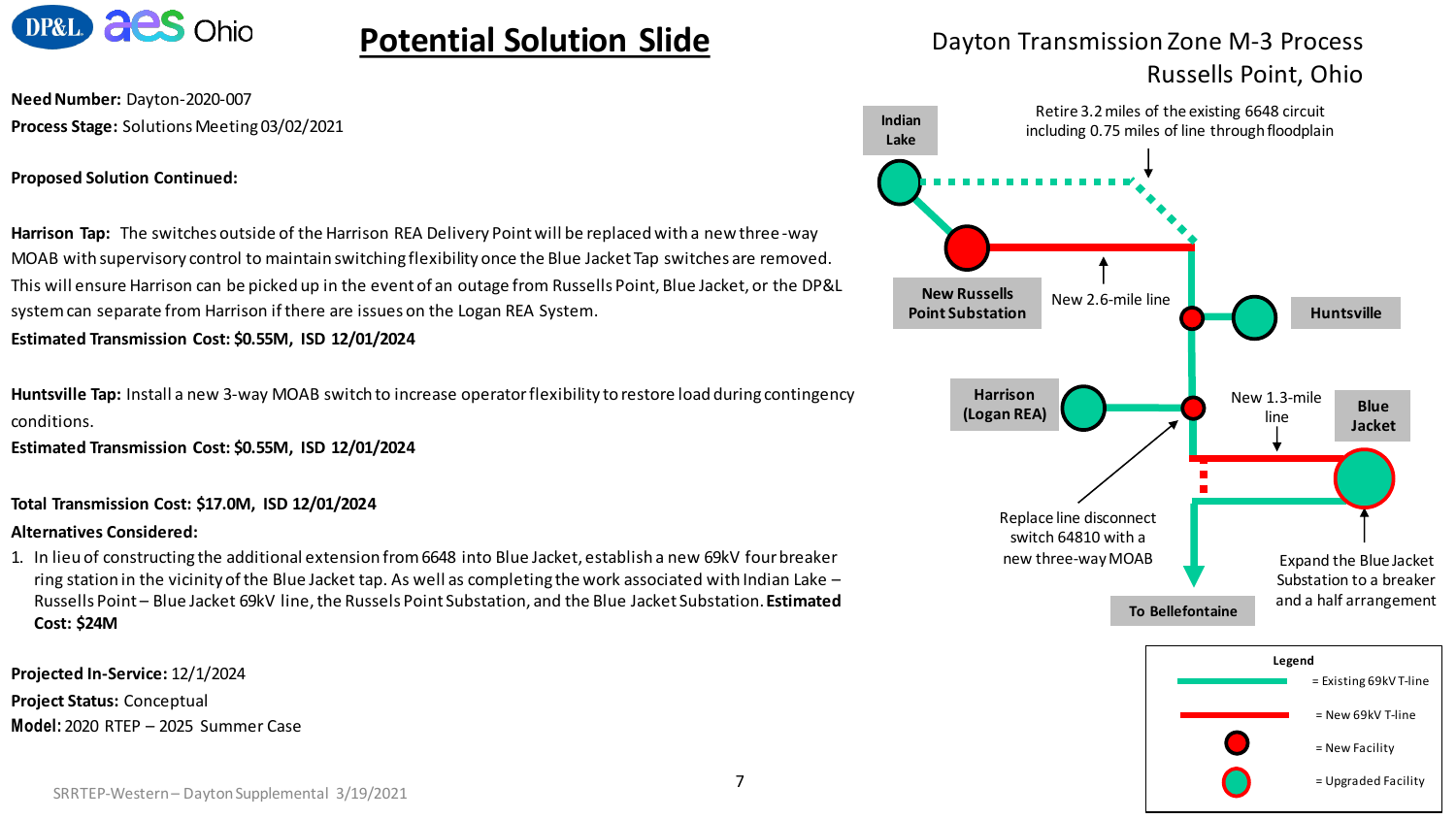## Appendix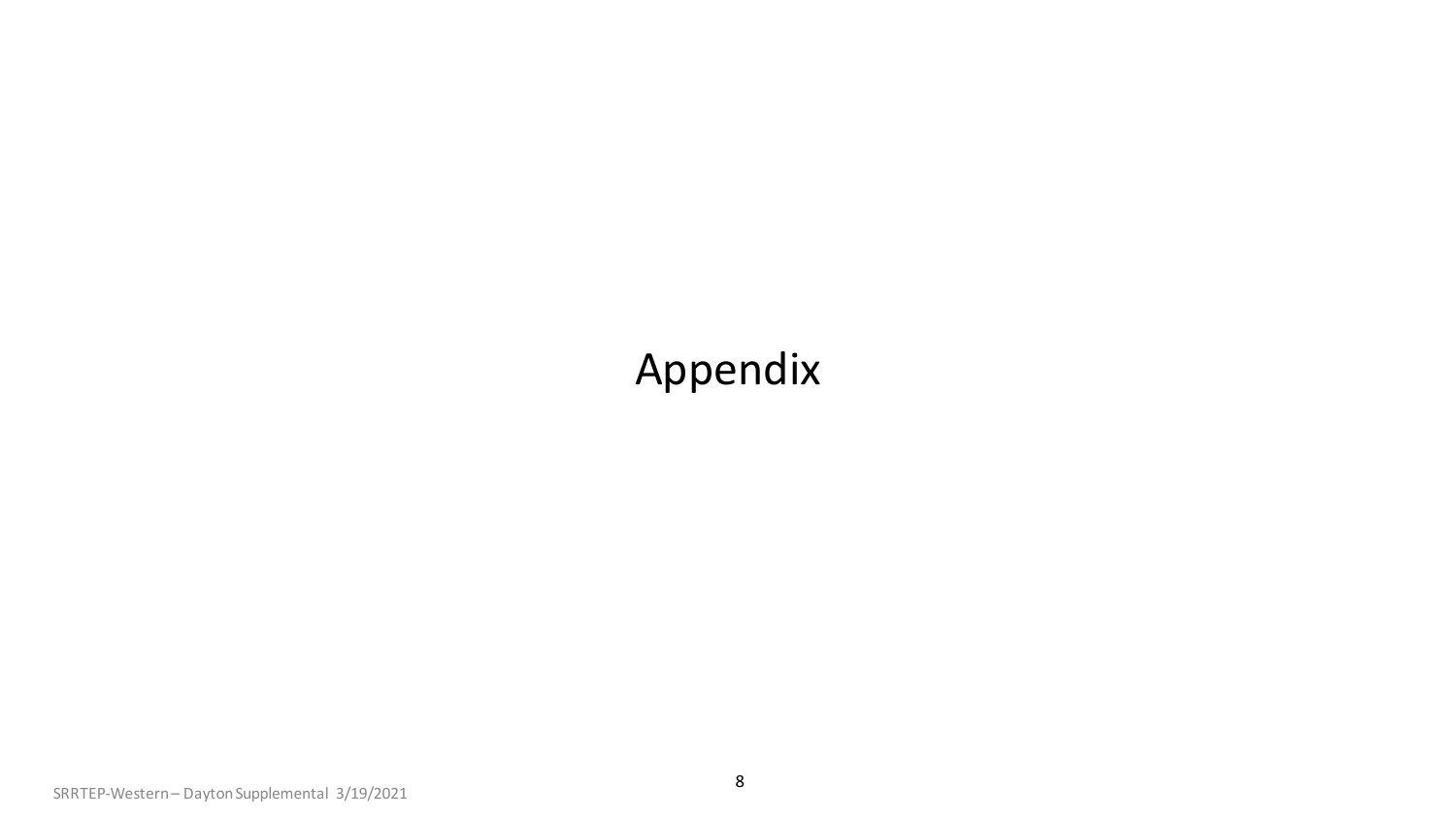# High Level M-3 Meeting Schedule

| <b>Activity</b>                               | Timing                             |
|-----------------------------------------------|------------------------------------|
| Posting of TO Assumptions Meeting information | 20 days before Assumptions Meeting |
| Stakeholder comments                          | 10 days after Assumptions Meeting  |

### Needs

### Solutions

### Submission of Supplemental Projects & Local Plan

| <b>Activity</b>                                | Timing                       |
|------------------------------------------------|------------------------------|
| TOs and Stakeholders Post Needs Meeting slides | 10 days before Needs Meeting |
| Stakeholder comments                           | 10 days after Needs Meeting  |
|                                                |                              |

| <b>Activity</b>                                    | Timing                           |
|----------------------------------------------------|----------------------------------|
| TOs and Stakeholders Post Solutions Meeting slides | 10 days before Solutions Meeting |
| Stakeholder comments                               | 10 days after Solutions Meeting  |

| <b>Activity</b>                                       | Timing                                                                                         |
|-------------------------------------------------------|------------------------------------------------------------------------------------------------|
| Do No Harm (DNH) analysis for selected solution       | Prior to posting selected solution                                                             |
| Post selected solution(s)                             | Following completion of DNH analysis                                                           |
| Stakeholder comments                                  | 10 days prior to Local Plan Submission for integration into RTEP                               |
| Local Plan submitted to PJM for integration into RTEP | Following review and consideration of comments received after<br>posting of selected solutions |